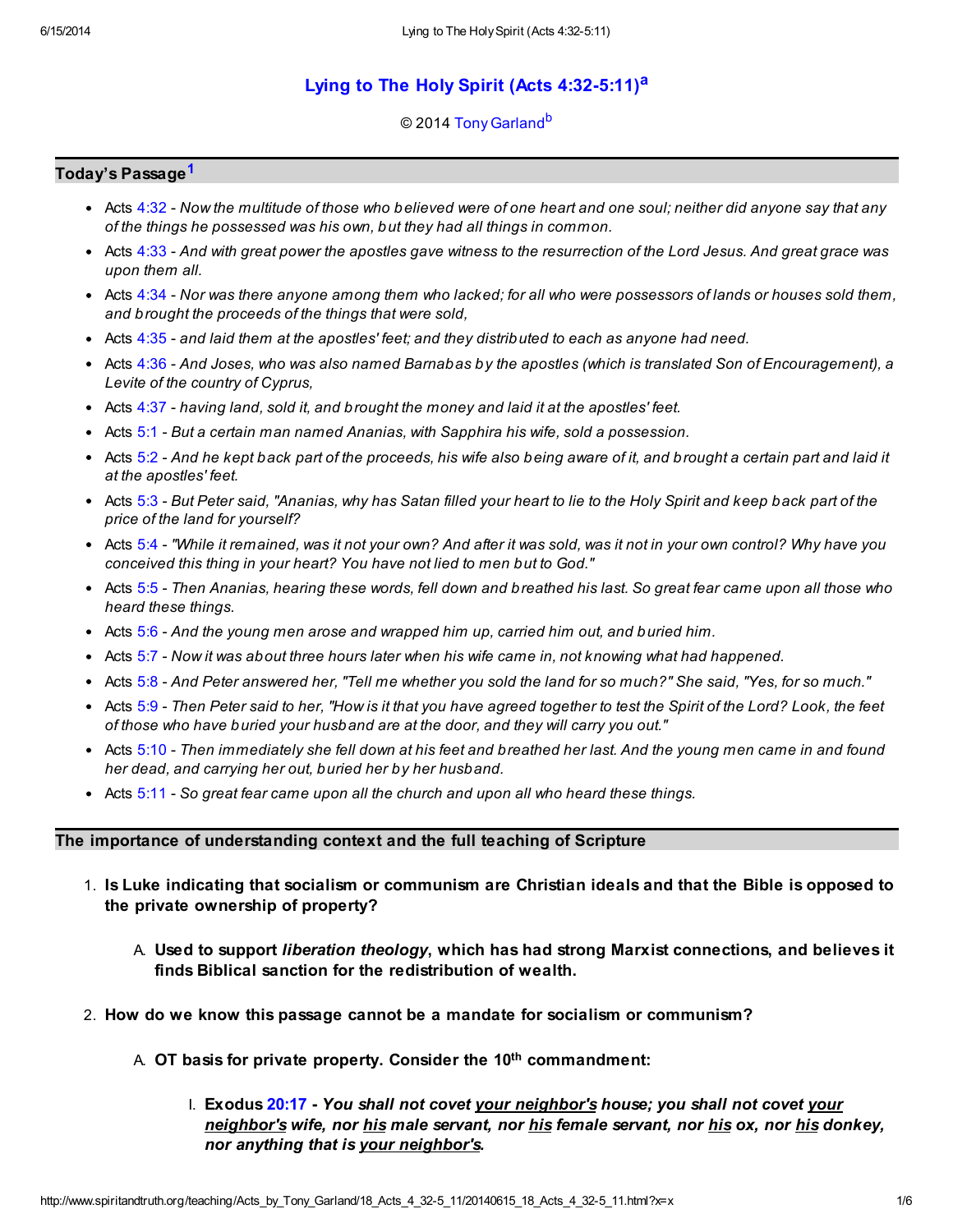- B. Here and throughout Scripture, giving was purely voluntary: unlike socialism or communism
	- I. Deuteronomy [15:7-8](http://www.spiritandtruth.org/bibles/nasb/b05c015.htm#Deu._C15V7)  If there is among you a poor man of your brethren, within any of the gates in your land which the LORD your God is giving you, you shall not harden your heart nor shut your hand from your poor brother, but you shall open your hand wide to him and willingly lend him sufficient for his need, whatever he needs.
- <span id="page-1-1"></span><span id="page-1-0"></span>C. Consider our own country, founded upon Christian principles, as a democracy, not as a socialist or communist system (although it is getting increasingly hard to tell!)
- 3. Specific historical context
	- A. Pentecost (late May, AD 33<sup>[2](#page-5-3)</sup>): thousands of visiting Jews came to faith (Acts [2:41\)](http://www.spiritandtruth.org/bibles/nasb/b44c002.htm#Acts_C2V41)
	- <code>B.</code> This passage (early-mid AD [3](#page-5-4)4<sup>3</sup>): in which many visitors, who originally came for Pentecost without plans of remaining, still remained in Christian fellowship in Jerusalem
		- I. Acts [2:44-45](http://www.spiritandtruth.org/bibles/nasb/b44c002.htm#Acts_C2V44)  Now all who believed were together, and had all things in common, and sold their possessions and goods, and divided them among all, as anyone had need.
	- C. Also, the expectation of an imminent return of Jesus, which has since been tempered by history

What was the sin of Ananias and Sapphira? Failure to dedicate all their resources for the use of the needy in the early church?

- 1. Everything was voluntary, not compulsory
- 2. Problem was not keeping back part the proceeds
- 3. Problem was misrepresenting what they gave: misrepresenting their works, possibly to appear more spiritual or as having greater zeal.
	- A. Acts [5:3-4](http://www.spiritandtruth.org/bibles/nasb/b44c005.htm#Acts_C5V3)  But Peter said, "Ananias, why has Satan filled your heart to lie to the Holy Spirit and keep back part of the price of the land for yourself? While it remained, was it not your own? And after it was sold, was it not in your own control? Why have you conceived this thing in your heart? You have not lied to men but to God."
	- B. Acts [5:8-9](http://www.spiritandtruth.org/bibles/nasb/b44c005.htm#Acts_C5V8)  And Peter answered her, "Tell me whether you sold the land for so much?" She said, "Yes, for so much." Then Peter said to her, "How is it that you have agreed together to test the Spirit of the Lord? Look, the feet of those who have buried your husband are at the door, and they will carry you out."
	- C. God hates religious hypocrisy, Fervent lips with a wicked heart Are like earthenware covered with silver dross (Pr. [26:23](http://www.spiritandtruth.org/bibles/nasb/b20c026.htm#Pr._C26V23)).
	- D. Wanted to appear like Barnabas (Acts [4:36-37\)](http://www.spiritandtruth.org/bibles/nasb/b44c004.htm#Acts_C4V36), but lacked his true character and zeal. Wanted similar acclaim, but without true sacrifice.
	- E. J. Vernon McGee
		- I. "I have found that there are people who will give in order to be noticed. I recall a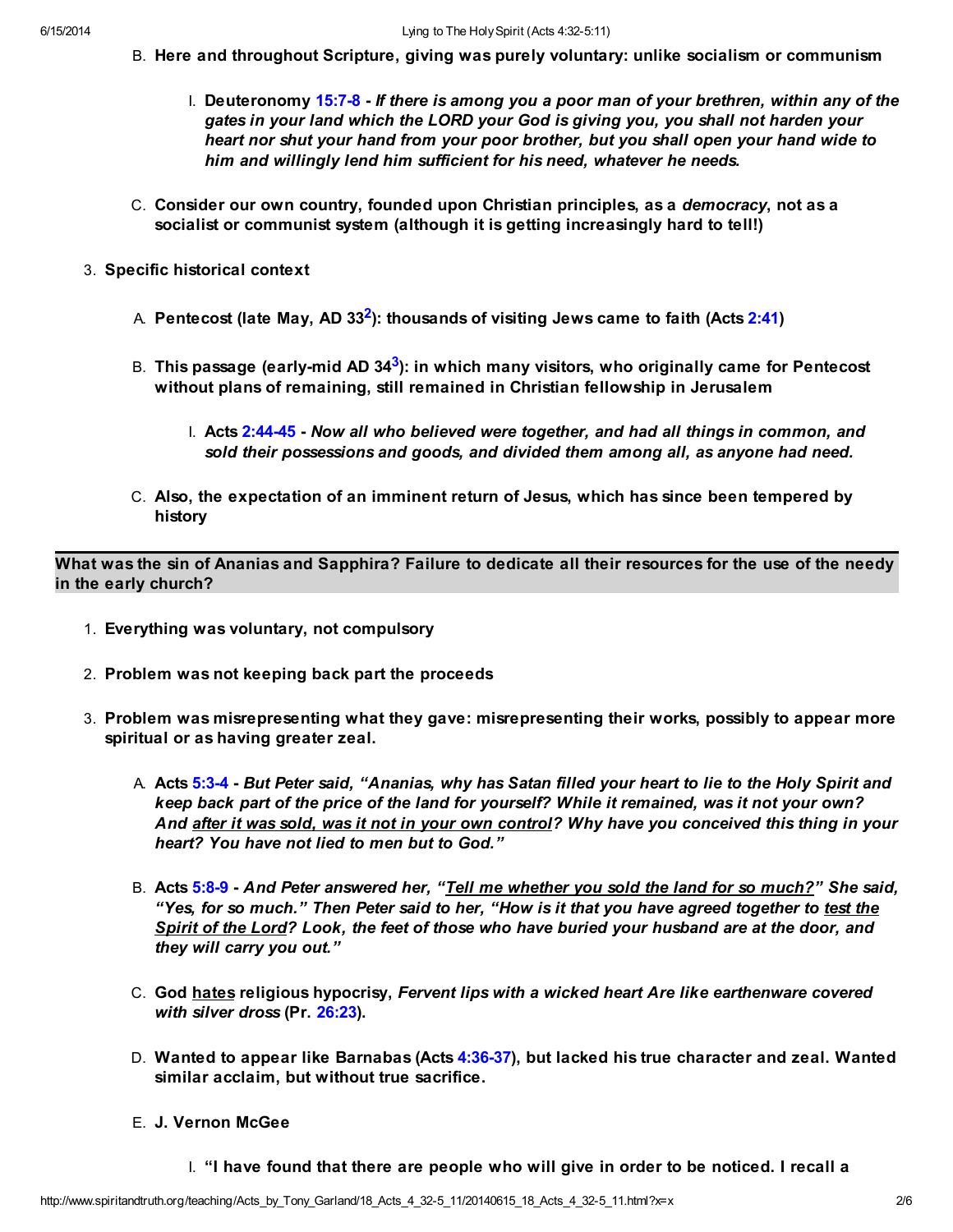<span id="page-2-0"></span>meeting with businessmen in Pasadena when I was a pastor there. We were planning to start a youth organization, and we were asking these men to give donations for the founding of this movement. It was decided that donations would not be made public. I was informed that one of these men would contribute very little if he were not given the opportunity to speak out publicly to let everybody know how much he was giving. It is quite interesting that he contributed a small amount. After the meeting he confided in one of the men that he had intended to give about ten times that amount, but he had expected to be able to stand up or at least raise his hand to indicate how much he had given. You see) pride is still in human nature today. That was the condition of Ananias and Sapphira."<sup>[4](#page-5-5)</sup>

### Why so severe?

- 1. Why don't spiritual hypocrites in today's church drop dead like Ananias and Sapphira?
- 2. Obviously, there is something different about this situation

# 3. OT examples

- A. Israel in the wilderness complaint and lack of trust
	- I. Numbers [11:1](http://www.spiritandtruth.org/bibles/nasb/b04c011.htm#Num._C11V1)  Now when the people complained, it displeased the LORD; for the LORD heard it, and His anger was aroused. So the fire of the LORD burned among them, and consumed some in the outskirts of the camp.
	- II. Numbers [11:31-34](http://www.spiritandtruth.org/bibles/nasb/b04c011.htm#Num._C11V31)  Now a wind went out from the LORD, and it brought quail from the sea and left them fluttering near the camp, about a day's journey on this side and about a day's journey on the other side, all around the camp, and about two cubits above the surface of the ground. And the people stayed up all that day, all night, and all the next day, and gathered the quail (he who gathered least gathered ten homers); and they spread them out for themselves all around the camp. But while the meat was still between their teeth, before it was chewed, the wrath of the LORD was aroused against the people, and the LORD struck the people with a very great plague. So he called the name of that place Kibroth Hattaavah [graves of those who desired], because there they buried the people who had yielded to craving.
	- III. The nation being birthed out of Egypt and learning to trust in God for all things

# B. Nadab and Abihu

I. Leviticus [10:1-7](http://www.spiritandtruth.org/bibles/nasb/b03c010.htm#Lev._C10V1) - Then Nadab and Abihu, the sons of Aaron, each took his censer and put fire in it, put incense on it, and offered profane fire before the LORD, which He had not commanded them. So fire went out from the LORD and devoured them, and they died before the LORD. And Moses said to Aaron, "This is what the LORD spoke, saying: 'By those who come near Me I must be regarded as holy; And before all the people I must be glorified.'" So Aaron held his peace. And Moses called Mishael and Elzaphan, the sons of Uzziel the uncle of Aaron, and said to them, "Come near, carry your brethren from before the sanctuary out of the camp." So they went near and carried them by their tunics out of the camp, as Moses had said. And Moses said to Aaron, and to Eleazar and Ithamar, his sons, "Do not uncover your heads nor tear your clothes, lest you die, and wrath come upon all the people. But let your brethren, the whole house of Israel, bewail the burning which the LORD has kindled. "You shall not go out from the door of the tabernacle of meeting, lest you die, for the anointing oil of the LORD is upon you." And they did according to the word of Moses.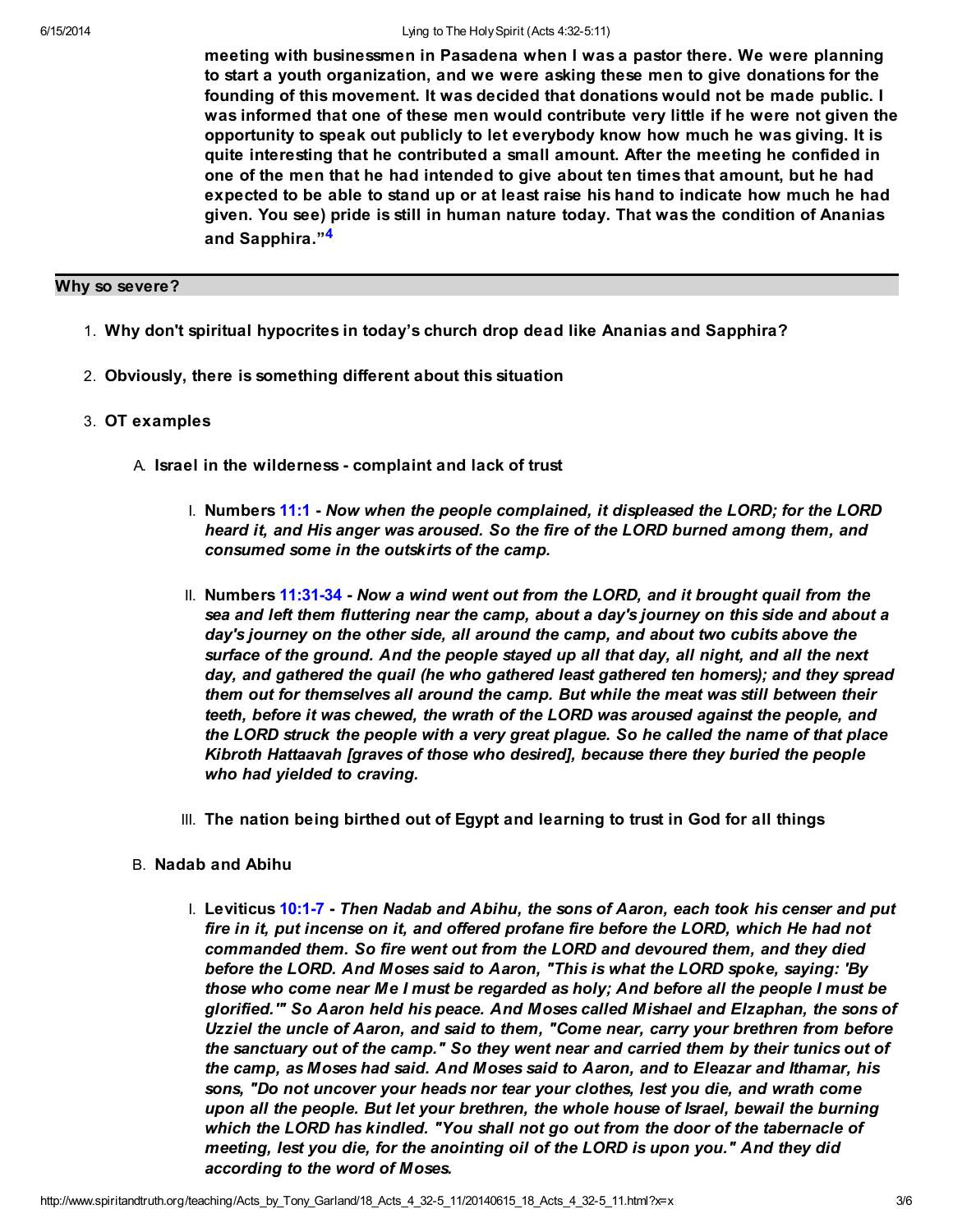- II. The establishment of the Aaronic priesthood and the worship of God, recognizing His holiness
- C. Transporting the Ark
	- I. The Ark had been without tabernacle or temple—having been previously given over, by God, into the hands of the Philistines (1S. [4:17-22](http://www.spiritandtruth.org/bibles/nasb/b09c004.htm#1S._C4V17)).
	- II. 2 Samuel [6:2-7](http://www.spiritandtruth.org/bibles/nasb/b10c006.htm#2S._C6V2) And David arose and went with all the people who were with him from Baale Judah to bring up from there the ark of God, whose name is called by the Name, the LORD of Hosts, who dwells between the cherubim. So they set the ark of God on a new cart, and brought it out of the house of Abinadab, which was on the hill; and Uzzah and Ahio, the sons of Abinadab, drove the new cart. And they brought it out of the house of Abinadab, which was on the hill, accompanying the ark of God; and Ahio went before the ark. Then David and all the house of Israel played music before the LORD on all kinds of instruments of fir wood, on harps, on stringed instruments, on tambourines, on sistrums, and on cymbals. And when they came to Nachon's threshing floor, Uzzah put out his hand to the ark of God and took hold of it, for the oxen stumbled. Then the anger of the LORD was aroused against Uzzah, and God struck him there for his error; and he died there by the ark of God.
	- III. Even though Uzzah's motive and zeal were commendable, his approach to God was uninformed — we cannot simply approach God "any old way" we see fit!
	- IV. The Ark had remained in Abinadab's house for at least 20 years (1S.  $7:2$ ), yet this seemingly "minor incident" resulted in the loss of one of his sons!
	- $V$ . Without the Ark or tabernacle, the people had grown cavalier in their approach to God.
	- VI. Once again, the people experienced a painful reminder concerning God's holiness and judgment
- 4. What do these situations have in common?
	- A. Formative, critical periods of transition in the plan of God
	- B. Pentecost: the birth of the Church, the Body of Christ a new spiritual organism in the plan of God
	- C. The death of Ananias and Sapphira underscored the authority of the Apostles, in the absence of Jesus, as divinely-sanctions leaders of the fledgling Church
		- I. Miracles at the hands of the Apostles (Acts [2:43;](http://www.spiritandtruth.org/bibles/nasb/b44c002.htm#Acts_C2V43) [5:12](http://www.spiritandtruth.org/bibles/nasb/b44c005.htm#Acts_C5V12); 2Cor. [12:12\)](http://www.spiritandtruth.org/bibles/nasb/b47c012.htm#2Cor._C12V12)
		- II. Spiritual revelation both scriptural and practical (informed about the lie)
		- III. Judgment
			- a. Result: fear, resulting in respect
				- i. Acts  $5:5$   $\ldots$  So great fear came upon all those who heard these things.
				- ii. Acts [5:11](http://www.spiritandtruth.org/bibles/nasb/b44c005.htm#Acts_C5V11)  So great fear came upon all the church and upon all who heard these things.
				- iii. Acts [5:13](http://www.spiritandtruth.org/bibles/nasb/b44c005.htm#Acts_C5V13)  Yet none of the rest dared join them, but the people esteemed them highly.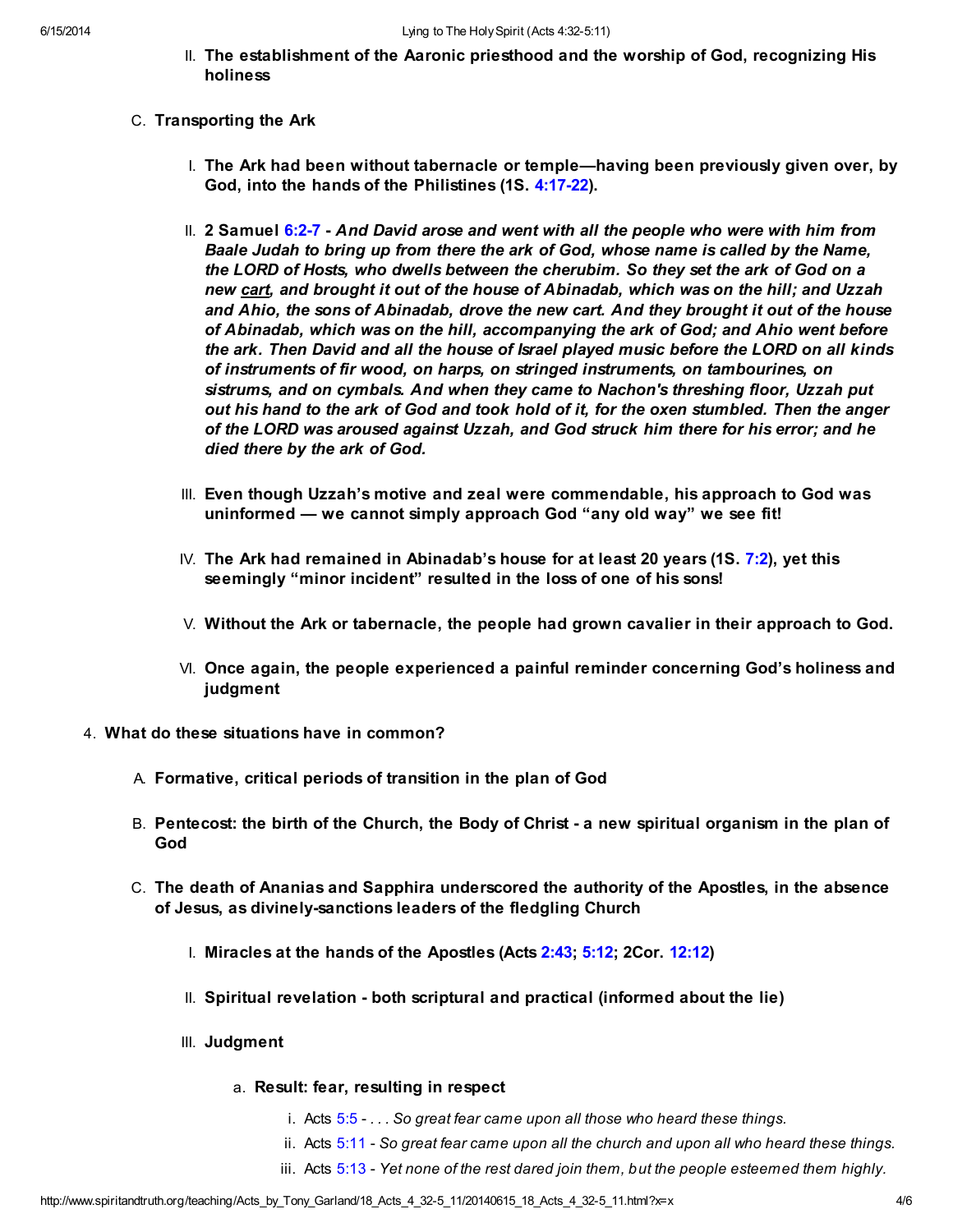D. The balance

<span id="page-4-0"></span>I. Acts [9:31](http://www.spiritandtruth.org/bibles/nasb/b44c009.htm#Acts_C9V31) - Then the churches throughout all Judea, Galilee, and Samaria had peace and were edified. And walking in the fear of the Lord and in the comfort of the Holy Spirit, they were multiplied.

#### Application

- 1. Religious hypocrisy
	- A. Among all the sins that God detests, religious hypocrisy seems to be singled out as particularly offensive to God.<sup>[5](#page-5-6)</sup>
	- B. Like Ananias and Sapphira, if we misrepresent the truth among God's people, we too are guilty of testing the Spirit of the Lord — of imagining our deception or omission can remain hidden.
	- C. How wise can it be to misrepresent what is really going down to pastors or other Christians when God, being omniscient and omnipresent, sees it all?
	- D. Jesus told the church of Laodicea, I know your works, that you are neither cold nor hot. I could wish you were cold or hot. So then, because you are lukewarm, and neither cold nor hot, I will vomit you out of My mouth (Rev. [3:15-16](http://www.spiritandtruth.org/bibles/nasb/b66c003.htm#Rev._C3V15)).
- 2. Let's not be naïve concerning the nature of Christian fellowship
	- A. The professing church consists of both believers and unbelievers—although the latter will usually claim and act as believers.
	- B. Even among true believers, honesty and transparency will not always prevail.
	- C. "Two persons may perform the same act, but in the eyes of God it may be far from being the same. Both Cain and Abel brought offerings unto the Lord. Ananias and Barnabas alike sold land for the benefit of the poor. Where there is light, there will also be a shadow. Where God builds a church, the devil builds a chapel at its side. Where the divine householder sowed good seed, the enemy afterwards sowed tares, Matt. [13:25](http://www.spiritandtruth.org/bibles/nasb/b40c013.htm#Mat._C13V25).—There was a traitor among the apostles of Jesus, and a hypocrite in the bosom of the primitive church; such a form the visible church at all times assumes "<sup>[6](#page-5-7)</sup>
- 3. A too-casual view of God?
	- A. Ananias and Sapphira were killed in the "age of grace"<sup>[7](#page-5-8)</sup>
	- B. Are we at risk of losing a proper fear and reverence for God and assuming an overly casual approach to God—characterized by cultural norms rather than Biblical truth?

<span id="page-4-2"></span><span id="page-4-1"></span>Sun Jun 15 14:52:08 2014